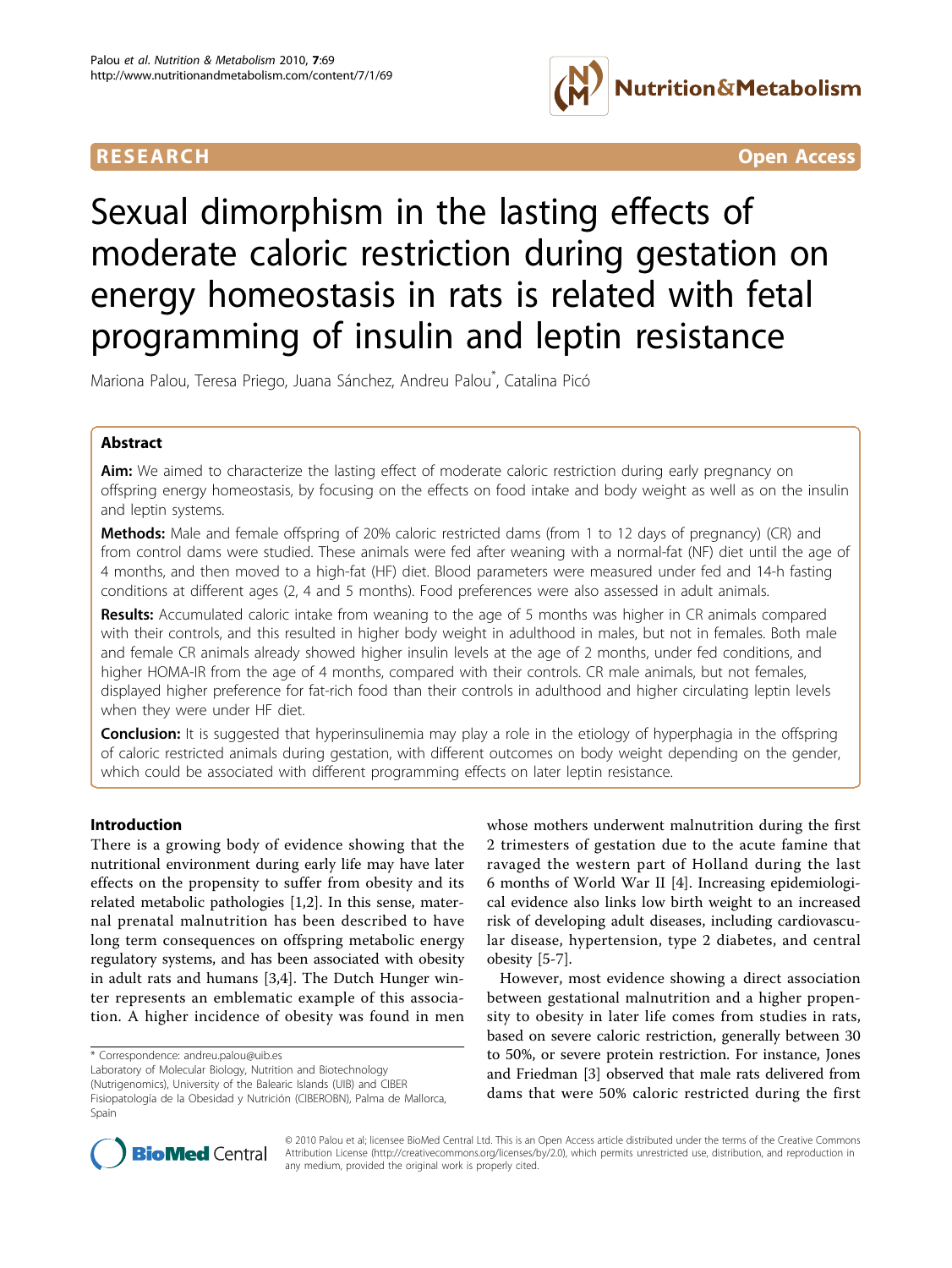2 weeks of pregnancy became obese after 5 weeks of age; however, the female offspring did not overeat and did not become obese. Results of Anguita et al [[8](#page-9-0)] showed that a similar treatment during gestation in dams led to different effects in their offspring, which were influenced by gender. In males, the intrauterine malnutrition resulted in an impairment of normal weight gain and fat deposition from 1 to 53 days of age, in spite of normal food intake; in contrast, in females, this treatment led to a marked fat accumulation by 53 days of age, with normal food intake. Vickers at al [[9](#page-9-0)], by focusing on male rats, also described clinical alterations in the offspring of 30% caloric restricted dams throughout pregnancy. These animals displayed hyperphagia, hypertension and greater fat accumulation (although without showing higher body weight) compared with their controls, and these alterations were further increased with advanced age and were amplified by hypercaloric nutrition. Most of the studies in this sense have addressed the effects of severe caloric restriction, which is known to result in marked fetal growth retardation, whereas, to the best of our knowledge, the lasting effects of moderate, less severe caloric restriction during gestation on energy homeostasis in both male and female offspring have not been directly studied. We consider this grade of restriction better fits within the normal range of human intake, and hence can be more relevant to human diet health.

On another hand, little is known about the underlying mechanisms involved in the developmental programming of energy balance under conditions of undernourishment during gestation. The involvement of specific areas of the hypothalamus in the regulation of food intake and energy homeostasis has been clearly established [[10\]](#page-9-0). Hence, an impaired capacity to regulate energy homeostasis in adult life may be explained, at least in part, by a permanent "misprogramming" of key hypothalamic areas during critical periods of development, resulting in permanent dysfunctions in the neural control of metabolism, and thus affecting its capacity to integrate and process peripheral metabolic information [[11](#page-9-0)]. In this sense, we have previously described that a moderate caloric restriction of 20% during the first 12 days of pregnancy affects the normal development of hypothalamic structure and function, particularly factors involved in insulin and leptin central action, and impairs hypothalamic response to fed/fasting conditions in weaned rats, suggesting a predisposition to central insulin and leptin resistance [[12](#page-9-0)]. However, the lasting effects of this treatment during development were not addressed in that study.

The purpose of the present study was to examine the lasting effects of moderate caloric restriction of 20% during the first 12 days of gestation upon offspring energy homeostasis, by focusing on the effects on food intake, body weight and fat accumulation, and on the insulin and leptin systems as possible determinants of potential disorders. In addition, the study was designed to investigate differences between male and female rats and in the effects of a dietary stressor in adult life such as high fat (HF) diet exposure.

# Materials and methods

#### Animals and experimental design

The study was performed in male and female rats from 12 different litters, following the protocol below. All rats were housed under controlled temperature (22°C) and a 12 h light-dark cycle (light on from 0800 to 2000), and had unlimited access to tap water and standard chow diet (3 kcal/g, with 2.9% calories from fat; Panlab, Barcelona, Spain) unless mentioned otherwise. Briefly, virgin female Wistar rats weighing between 200 g and 225 g were mated with male rats (Charles River Laboratories, Barcelona, Spain). Day of conception (day 0 of pregnancy) was determined by examination of vaginal smears for the presence of sperm, and then female rats were single caged. Pregnant rats were divided into two groups (6 animals/group): one with free access to standard chow diet, and the other one underwent a 20% restriction of caloric intake from day 1 to day 12 of pregnancy. Caloric restriction was performed by offering each dam a daily amount of food corresponding to 80% of the calories should be eaten according to body weight. This amount was calculated considering the calories daily consumed by their control animals under ad libitum feeding conditions. After the caloric restriction period, rats were allowed to eat ad libitum, and food intake was measured. At day 1 after delivery, excess pups in each litter were removed to keep 10 pups per dam (five males and five females, when possible). Weaning was conducted at 21 days of life.

At weaning, 24 animals from control dams (controls) (12 males and 12 females) and 24 from caloric restricted dams (CR) (12 males and 12 females) were placed two per cage, paired with another animal of the same group, and fed with standard diet until the age of 4 months; then they were exposed to a high fat (HF) diet (4.7 kcal/g, with 45% calories from fat, Research Diets, Inc., NJ, USA). HF diet contained 5.5% calories from soybean oil and 39.5% from lard.

Body weight and food intake of the offspring were followed until the age of 5 months. In addition, body fat content (by EchoMRI-700™, Echo Medical Systems, LLC., TX, USA) was measured without anesthesia at 2 different ages, when animals were 2 and 5 months old. Body length (from the tip of the nose to the anus) was also measured at the end of the follow up, when animals were 5 months old.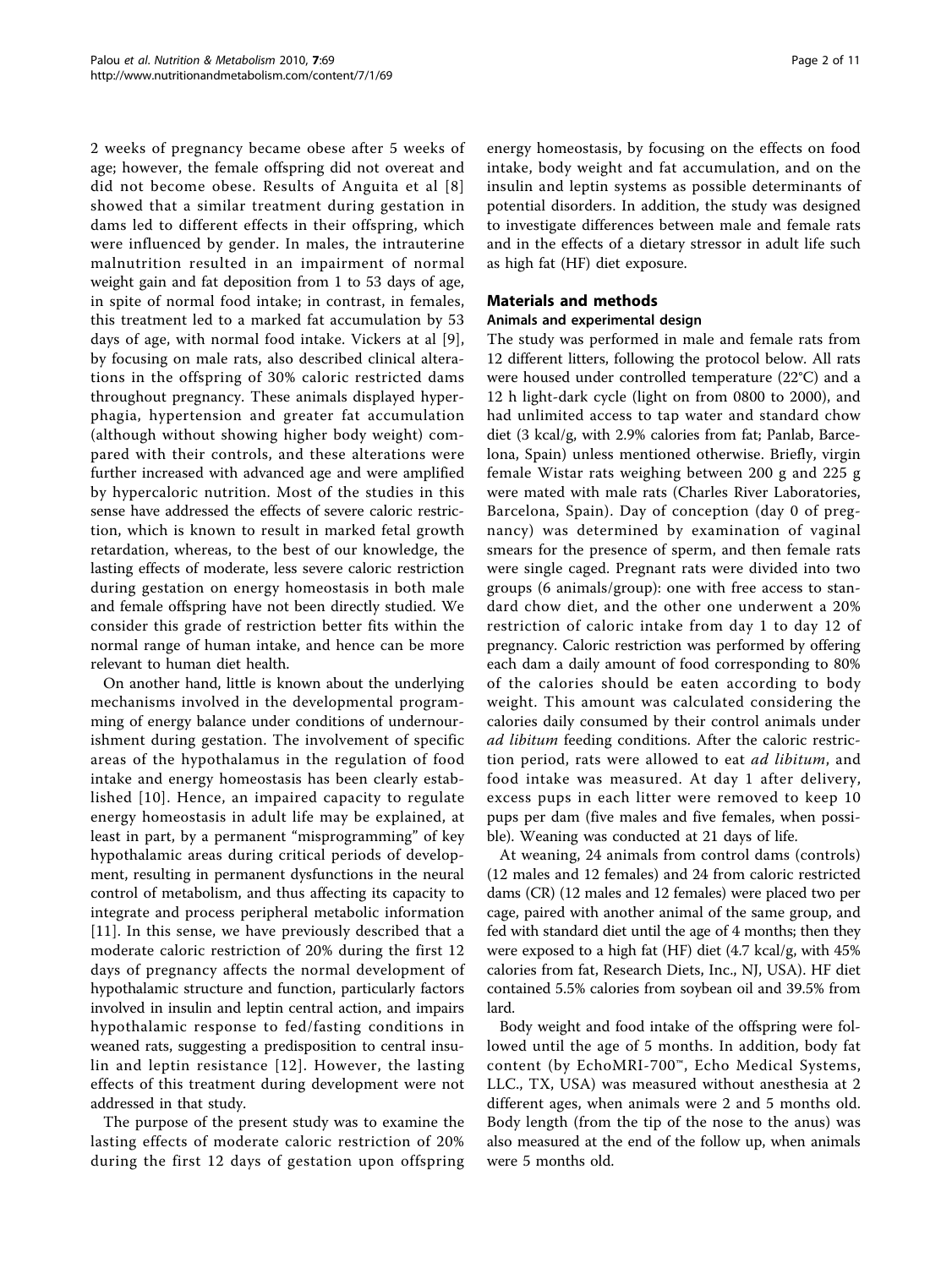At 3 different ages (2, 4 and 5 months), blood samples  $(n = 8 \text{ animals/group})$  were collected (in heparinized containers) from the saphenous vein of control and CR animals, under different feeding conditions: ad libitum animals provided with free access to chow diet - and fasting - animals deprived of food for 14 h. In both conditions, samples were obtained without anesthesia and during the first 2 h of the beginning of the light cycle. Plasma was obtained by centrifugation of blood at 700 g for 10 min, and stored at -20°C until analysis.

The animal protocol followed in this study was reviewed and approved by the Bioethical Committee of our University and guidelines for the use and care of laboratory animals of the University were followed.

# Measurement of circulating parameters under fed/fasting conditions, and calculation of the homeostatic model assessment for insulin resistance at different ages

Blood glucose concentration was measured by Accu-Chek Glucometer (Roche Diagnostics, Barcelona, Spain). Plasma insulin concentration was determined using a rat insulin enzyme-linked immunosorbent assay (ELISA) kit (Mercodia AB, Uppsala, Sweden) following standard procedures. Plasma leptin concentration was measured using a mouse leptin ELISA kit (R&D Systems, Minneapolis, MN). Commercial enzymatic colorimetric kits were used for the determination of plasma triglyceride (TG) levels (Triglyceride (INT) 20, Sigma Diagnostics, St Louis, MO, USA) and non-esterified fatty acid (NEFA) (Wako Chemicals GmbH, Neuss, Germany).

The homeostatic model assessment for insulin resistance (HOMA-IR) was used to assess insulin resistance. It was calculated from fasting insulin and glucose concentration using the formula of Matthews et al [[13\]](#page-9-0):  $HOMA-IR =$  fasting glucose (mmol/liter)  $\times$  fasting insulin (mU/liter)/22.5.

# Two-bottle preference test

Food preferences were assessed by a two-bottle preference test as previously described [[14](#page-9-0)]. Briefly, the rats had to choose between two bottles containing either a carbohydrate (CHO)-rich liquid diet or a fat-rich liquid diet. The two diets had identical caloric density (2.31 kcal/g) and the following ingredients: for the CHO-rich diet, 10 g/100 ml skimmed milk, 40 g/100 ml sucrose, 4  $g/100$  ml olive oil, and 0.35  $g/100$  ml xanthan gum (Sigma, Madrid, Spain); and for the fat-rich diet, 10 g/ 100 ml skimmed milk, 10 g/100 ml sucrose, 17.3 g/100 ml olive oil, and 0.35 g/100 ml xanthan gum. Before the test started, and over a period of 8 d, the rats were habituated to each bottle given individually on alternate days for 1 h, without withdrawing the standard chow diet. The test was started 2 d after the adaptation period. Solid food was withdrawn at the beginning of the light phase. Two bottles containing pre-weighed quantities of either the CHO- or fat-rich diet were placed side-byside 4 h after the beginning of the light cycle for 1 h. The bottles were then reweighed, and the intake of each diet was determined and corrected for spillage. Spillage was estimated by weighing small collection plates placed underneath the spout of the bottles. The test was performed in adult animals ( $n = 8$ ), when rats were 3 months old.

#### Statistical analysis

Given that the animals studied were from six different litters in each treatment group, the effect of litter was simultaneously factored with all data by repeated measures ANOVA. No interactions between the litter and treatment were found across all the data, thus, data were expressed as mean ± S.E.M of animals from the six different litters. Multiple comparisons were assessed by repeated measures ANOVA and two-way ANOVA to determine the effects of different factors (age, sex, caloric restriction during pregnancy and feeding conditions). Single comparisons between groups were assessed by Student's t test or Paired t test. The analyses were performed with SPSS for Windows (SPSS, Chicago, IL). P < 0.05 was always the threshold of significance.

# Results

# Body weight gain and cumulative food intake of dams

As previously described in the same cohort of dams [[12\]](#page-9-0), 20% maternal food restriction during the first period of gestation resulted in lower weight gain, and, consequently, body weight of caloric restricted dams at the end of the restriction period (day 13) was significantly lower than that of their controls (258  $\pm$  9 g and 238  $\pm$ 4 g, respectively) (Student's t test). However, at the end of the pregnancy, no significant differences were found between body weights of both groups of animals: 323 ± 4 g for control dams and 325 ± 12 g for caloric restricted dams. No significant differences were found in body weight gain or cumulative food intake of dams during lactation (data not shown).

# Body weight and food intake in the offspring

As shown in Figure [1A,](#page-3-0) moderate maternal caloric restriction during the first 12 days of pregnancy did not result in different offspring body weight at birth with respect to their controls. However, in adulthood, CR male animals gained more weight and displayed higher body weight than their controls from day 74 of life onwards (Student's t test). When animals were 4 months old (just before changing to HF diet), CR male animals weighed 6.9% more than their controls, and the difference was even higher (11%) when animals were 5 months old and were under HF diet. Body weight gain of animals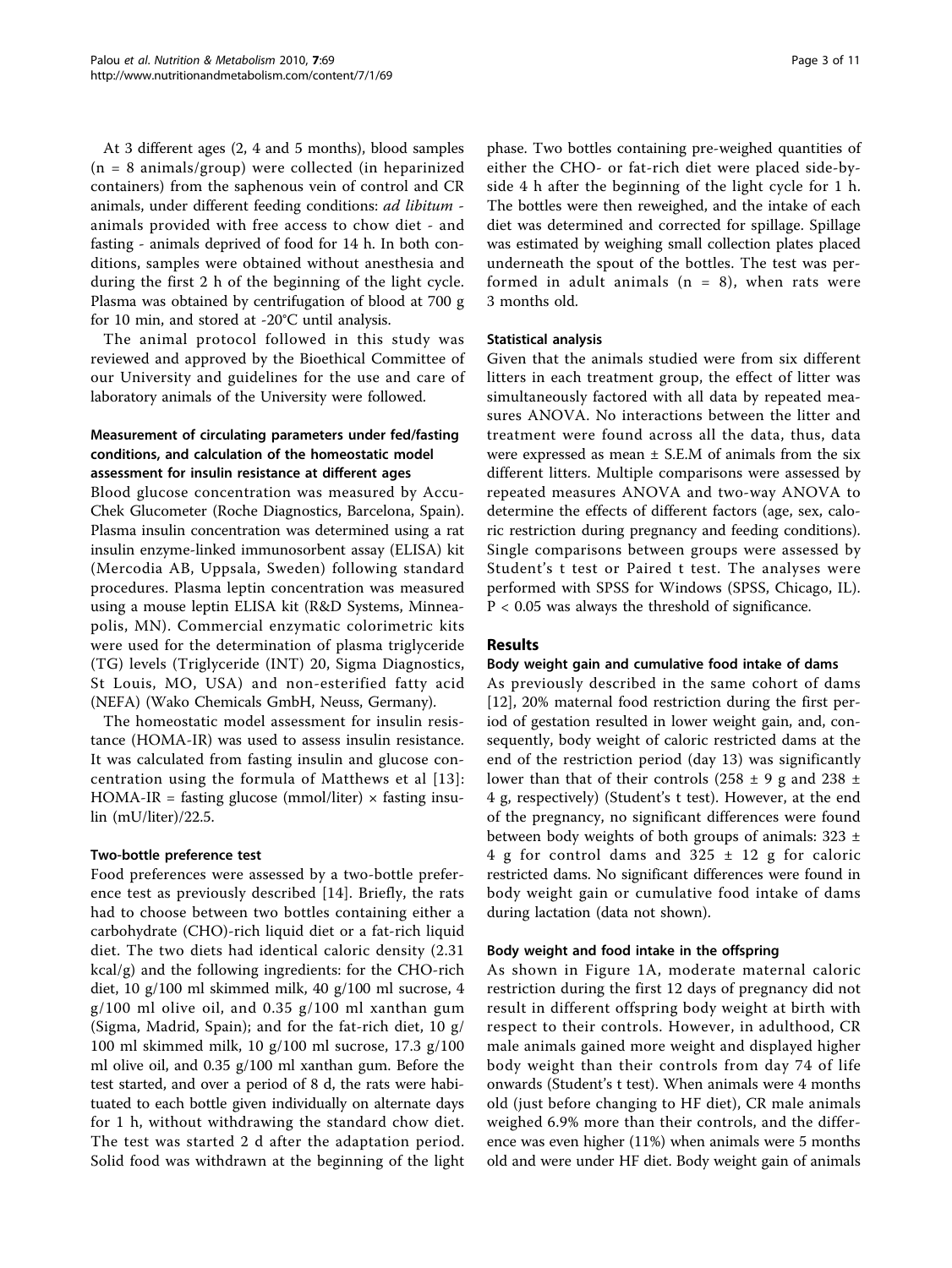<span id="page-3-0"></span>

during the HF diet period (from 4 to 5 months old) was also significantly higher in CR male animals  $(21 \pm 1\%)$ compared with their controls  $(17 \pm 1\%)$ .

The higher body weight of CR male animals compared with their controls can be explained by higher food intake (Figure [2A](#page-4-0)). Daily food intake of CR male animals was higher than controls from day 56 of life onwards. Accumulated caloric intake of animals from weaning at day 21 until the age of 5 months was significantly higher than their controls (increase of 6.7%), the differences were greater when animals were exposed to HF diet (from 4 to 5 months old; increase of 10%) compared with the last month under NF diet (from 3 to 4 months old; increase of 7.4%) (Figure [2B](#page-4-0)).

Unlike males, no statistically significant differences were found in body weight of CR female animals compared with their controls at any age (Figure 1A). Nevertheless, CR females gained slighlty more weight than their controls during the period of HF diet feeding  $(8.1 \pm 0.9\%$  in controls and  $10 \pm 1\%$  in CR) (Student's t test). Interestingly, CR female animals also ate more calories than their controls from day 56 onwards (with the exception of a couple of days) (Student's t test) (Figure [2A\)](#page-4-0). Accumulated caloric intake from weaning until the age of 5 months was also significantly higher than controls (increase of 5.1%) (Student's t test), with a higher increase during the period under HF diet (increase of 5.9%) compared with the last month under NF diet (increase of 5.0%) (Figure [2B\)](#page-4-0).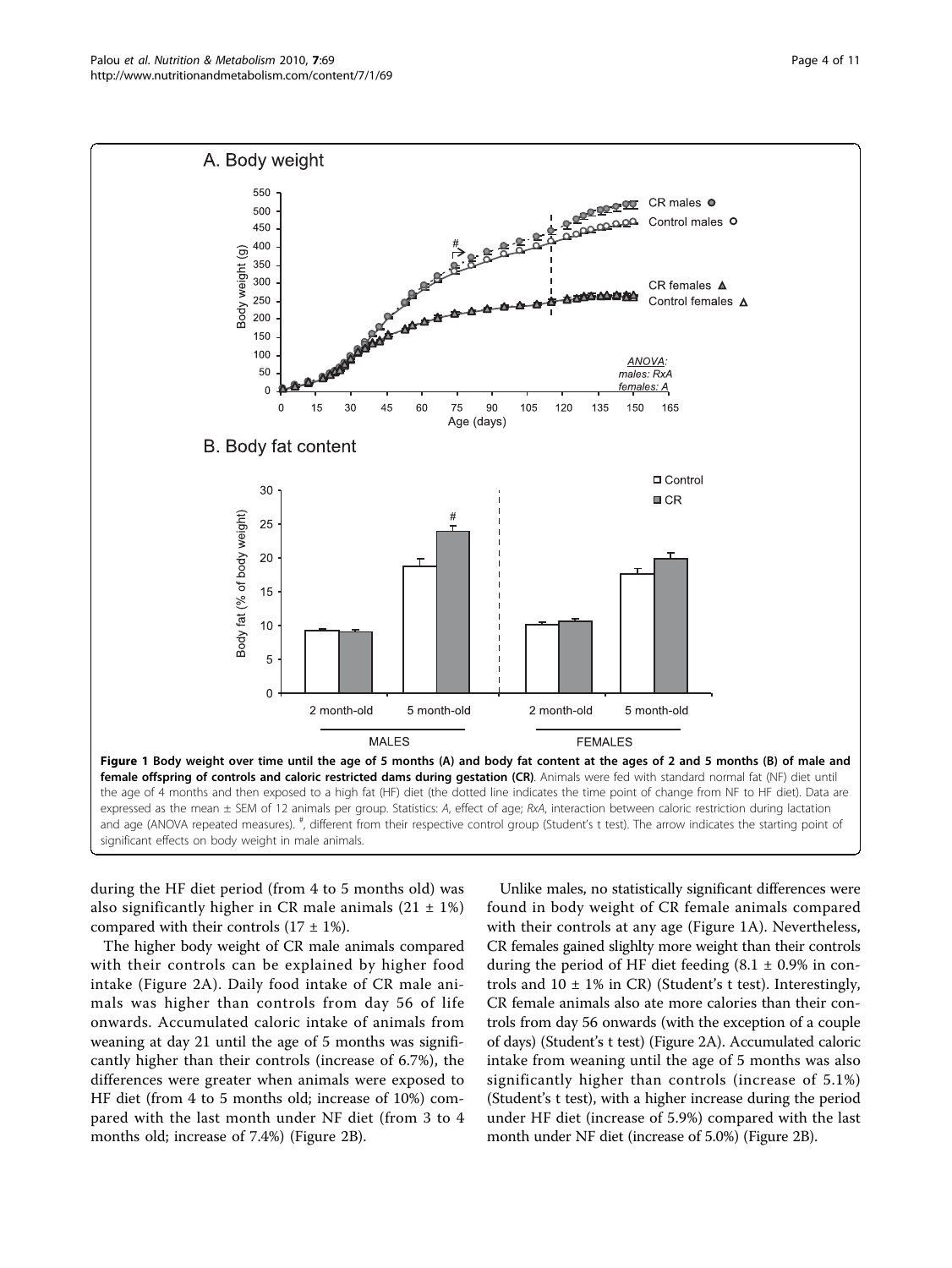<span id="page-4-0"></span>

point of significant effects on body weight in male animals.

Differences in body weight between control and CR adult male animals can be mainly attributed to differences in body fat content. At the age of 5 months, CR male animals presented higher percentage of body fat than controls (Student's t test) (Figure [1B](#page-3-0)). However, in accordance with body weight, percentage of body fat was not significantly different between control and CR female animals. At the age of 2 months, both control and CR male and female animals showed no differences in their body fat content.

Body length of animals was not different between control and CR animals, either in males or females (data not shown).

# Circulating parameters under fed and fasting conditions in the offspring

Circulating glucose, insulin, leptin, triglycerides and NEFA levels were measured in control and CR male and female animals under fed and 14 h fasting conditions at the ages of 2, 4 and 5 months (Table [1](#page-5-0)).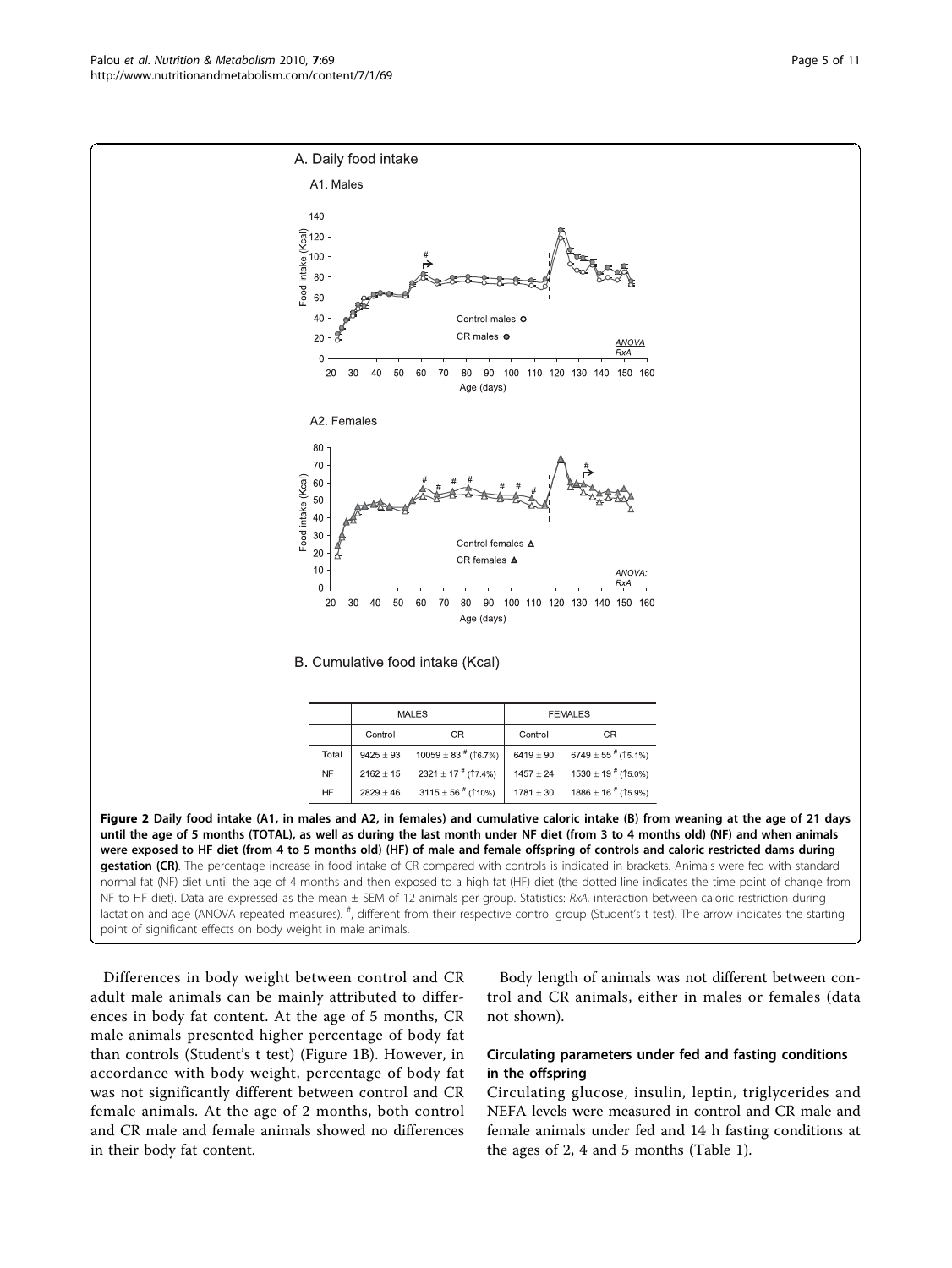<span id="page-5-0"></span>No significant differences were found in glucose levels between control and CR animals in either male or female animals, although 5-month-old female CR animals, under fasting conditions, showed lower glucose levels than their controls (Table 1). However, both male and female CR animals at the age of 2 months under feeding conditions showed higher insulin levels compared with their respective controls (RxF interaction) (Table 1). The tendency to higher insulin levels was maintained under both fed and fasting conditions when animals were 4 months old (although differences only reached statistical significance for CR males at the age of 4 months under fasting conditions, Student's t test), but were further increased when animals were 5 months old (two way ANOVA).

The HOMA-IR index was also calculated to estimate insulin sensitivity. This value was not different between control and CR animals at the age of 2 months, but was significantly higher in CR male and female animals at the ages of 4 and 5 months (two way ANOVA) (Figure [3\)](#page-6-0).

Circulating leptin levels of control and CR animals under fed and fasting conditions at the ages of 2, 4 and 5 months are also shown in Table 1. No significant differences were found concerning leptin levels at the ages of 2 and 4 months in male animals, although at the age of 5 months, CR male animals displayed higher leptin levels under fed conditions (Student's t test) than their controls, with no significant differences under fasting conditions. Leptin levels in female animals were not

#### Table 1 Blood parameters

|                 |                   | Glucose<br>(mq/dl)                                                                                                                                      | Insulin<br>(µg/l)              |                                                                                                                                             | Leptin<br>(µg/l)                                |                                          | <b>Triglycerides</b><br>(mg/ml) |                                                                 | <b>NEFA</b><br>$(\mu q/l)$ |                            |
|-----------------|-------------------|---------------------------------------------------------------------------------------------------------------------------------------------------------|--------------------------------|---------------------------------------------------------------------------------------------------------------------------------------------|-------------------------------------------------|------------------------------------------|---------------------------------|-----------------------------------------------------------------|----------------------------|----------------------------|
|                 |                   | Control<br><b>CR</b>                                                                                                                                    | Control                        | <b>CR</b>                                                                                                                                   | Control                                         | <b>CR</b>                                | Control                         | <b>CR</b>                                                       | Control                    | <b>CR</b>                  |
| <b>MALES</b>    |                   |                                                                                                                                                         |                                |                                                                                                                                             |                                                 |                                          |                                 |                                                                 |                            |                            |
|                 | Ad<br>libitum     | $98 \pm 4$ 95 $\pm 4$                                                                                                                                   | $0.774 \pm$<br>0.166           | $1.44 \pm 0.27^{\#}$ 3.52 $\pm$ 0.43                                                                                                        |                                                 | $3.38 \pm 0.44$                          | $0.669 \pm$<br>0.193            | $1.48 \pm 0.20$ <sup>#</sup>                                    | $0.447 \pm$<br>0.054       | $0.895 \pm$<br>$0.054^{#}$ |
| 2 month-<br>old | $14-h$<br>fasting | $65 \pm 2$ 66 $\pm$ 3 <sup>+</sup>                                                                                                                      | $0.115 \pm$<br>$0.029^{+}$     | $0.103 \pm$<br>$0.026^{+}$                                                                                                                  | $0.832 \pm$<br>$0.053^{+}$                      | $0.471 \pm$<br>$0.086^{+}$               | $0.447 \pm$<br>0.065            | $1.30 \pm 0.24$ #                                               | $0.622 \pm$<br>0.077       | $1.21 \pm 0.03$<br>$+$ #   |
|                 | <b>ANOVA</b>      | $\sqrt{2}$                                                                                                                                              | RxF                            |                                                                                                                                             | $\overline{F}$                                  |                                          | R                               |                                                                 | $R$ , $F$                  |                            |
|                 | Ad<br>libitum     | $73 \pm 2$ $77 \pm 2$ $1.44 \pm 0.24$ $2.29 \pm 0.60$ $7.34 \pm 0.74$ $9.48 \pm 0.71$ $1.25 \pm 0.25$ $1.57 \pm 0.13$                                   |                                |                                                                                                                                             |                                                 |                                          |                                 |                                                                 | $0.765 \pm$<br>0.079       | $1.12 \pm 0.16$            |
| 4 month-<br>old | $14-h$<br>fasting | $64 \pm 3$ 72 ± 3                                                                                                                                       | $0.468 \pm$<br>$0.094^{+}$ + # |                                                                                                                                             | $1.15 \pm 0.29$ 4.23 $\pm$ 0.31 4.82 $\pm$ 0.33 |                                          | $0.636 \pm$<br>$0.153^{+}$      | $1.12 \pm 0.10$<br>$+$ #                                        | $0.842 \pm$<br>0.144       | $1.35 \pm$<br>$0.11^{#}$   |
|                 | <b>ANOVA</b>      | $\sqrt{F}$                                                                                                                                              | $\sqrt{2}$                     |                                                                                                                                             | F                                               |                                          | R,F                             |                                                                 | $\mathcal{R}$              |                            |
|                 | Ad<br>libitum     | $77 \pm 5$ 80 ± 2 1.47 ± 0.41 2.69 ± 0.68 <sup>#</sup> 8.17 ± 1.25 15.3 ± 1.6 <sup>#</sup> 1.06 ± 0.16 1.94 ± 0.23 <sup>#</sup> 1.27 ± 0.07 1.17 ± 0.14 |                                |                                                                                                                                             |                                                 |                                          |                                 |                                                                 |                            |                            |
| 5 month-<br>old | $14-h$<br>fasting | $63 \pm 3$ $65 \pm 3$ <sup>+</sup>                                                                                                                      | $0.583 \pm$<br>$0.147^{+}$     | $1.43 \pm 0.35$ 4.44 $\pm$ 0.78 6.17 $\pm$ 0.84 1.02 $\pm$ 0.21 1.31 $\pm$ 0.21 1.20 $\pm$ 0.10 1.26 $\pm$ 0.07<br>$\qquad \quad +\quad \#$ |                                                 |                                          |                                 |                                                                 |                            |                            |
|                 | <b>ANOVA</b>      | $\overline{F}$                                                                                                                                          | $R$ , $F$                      |                                                                                                                                             | RxF                                             |                                          | $\mathcal{R}$                   |                                                                 |                            |                            |
| <b>FEMALES</b>  |                   |                                                                                                                                                         |                                |                                                                                                                                             |                                                 |                                          |                                 |                                                                 |                            |                            |
|                 | Ad<br>libitum     | $92 \pm 3$ 100 ±<br>5                                                                                                                                   | $0.657 \pm$<br>0.115           | $1.55 \pm 0.35^{\#}$                                                                                                                        |                                                 | $3.38 \pm 0.44$ 2.87 $\pm$ 0.32          | $0.373 \pm$<br>0.063            | $0.946 \pm$<br>$0.142^{#}$                                      | $0.529 \pm$<br>0.057       | $0.921 \pm$<br>$0.047$ #   |
| 2 month-<br>old | $14-h$<br>fasting | $71 \pm 2$ 71 $\pm$ 3 <sup>+</sup>                                                                                                                      | $0.134 \pm$<br>$0.019^{+}$     | 0.134<br>$\pm 0.014$ <sup>+</sup>                                                                                                           | $0.448 \pm$<br>$0.055^{+}$                      | $0.511 \pm$<br>$0.129^{+}$               | $0.516 \pm$<br>0.148            | $0.633 \pm$<br>0.217                                            | $0.657 \pm$<br>0.085       | $1.28 \pm 0.11$<br>$+$ #   |
|                 | <b>ANOVA</b>      | F                                                                                                                                                       | RxF                            |                                                                                                                                             | $\sqrt{ }$                                      |                                          | R                               |                                                                 | R,F                        |                            |
|                 | Ad<br>libitum     | $84 \pm 6$ $82 \pm 2$ $1.27 \pm 0.16$ $1.86 \pm 0.35$ $5.59 \pm 0.26$ $6.31 \pm 0.37$                                                                   |                                |                                                                                                                                             |                                                 |                                          | $0.747 \pm$<br>0.176            | $1.66 \pm 0.38$ #                                               | $0.715 \pm$<br>0.090       | $1.35 \pm$<br>$0.15^{#}$   |
| 4 month-<br>old | 14-h<br>fasting   | $67 \pm 3$ $67 \pm 1$ <sup>+</sup><br>$+$                                                                                                               | $0.246 \pm$<br>$0.045^{+}$     | 0.465<br>$\pm 0.120^{+}$                                                                                                                    | $+$                                             | $2.03 \pm 0.17$ 2.09 $\pm$ 0.10<br>$\pm$ | $0.496 \pm$<br>$0.119^{+}$      | $0.693 \pm$<br>$0.102^{+}$                                      | $0.826 \pm$<br>0.105       | $1.26 \pm$<br>$0.08^{#}$   |
|                 | <b>ANOVA</b>      | $\sqrt{2}$                                                                                                                                              | $\sqrt{F}$                     |                                                                                                                                             | $\sqrt{2}$                                      |                                          | R.F                             |                                                                 | $R_{\rm}$                  |                            |
|                 | Ad<br>libitum     | $80 \pm 1$ $81 \pm 3$ $1.47 \pm 0.19$ $2.34 \pm 0.33$ <sup>#</sup> $7.21 \pm 0.67$                                                                      |                                |                                                                                                                                             |                                                 | $6.21 \pm$<br>0.449                      | $0.909 \pm$<br>0.290            | $1.44 \pm 0.30$                                                 | $0.957 \pm$<br>0.068       | $1.10 \pm 0.09$            |
| 5 month-<br>old | $14-h$<br>fasting | $69 \pm 2$ $60 \pm 3$ <sup>+</sup><br>#                                                                                                                 | $0.251 \pm$<br>$0.033^{+}$     | $0.476 \pm$<br>$0.103^{+}$                                                                                                                  | $2.98 \pm 0.20$                                 | $3.25 \pm$<br>$0.162^{+}$                |                                 | $1.14 \pm 0.32$ $1.19 \pm 0.29$ $1.17 \pm 0.09$ $1.30 \pm 0.12$ |                            |                            |
|                 | <b>ANOVA</b>      | F                                                                                                                                                       |                                | R, F                                                                                                                                        |                                                 | F                                        |                                 |                                                                 |                            |                            |

Circulating glucose, insulin, leptin, triacylglicerides and non-esterified fatty acid (NEFA) in male and female offspring of controls and caloric restricted dams during gestation (CR) at the ages of 2, 4 and 5 months, under ad libitum feeding conditions and after 14 h fasting conditions. Animals were fed with standard normal fat (NF) diet until the age of 4 months and then exposed to a high fat (HF) diet. Data are mean ± S.E.M. (n = 8). Statistics: R, effect of caloric restriction; F effect of fasting; RxF, interaction between caloric restriction and fasting (ANOVA repeated measures). <sup>#</sup>, different from their respective control group (Student's t test); <sup>+</sup> , different from fed conditions (Paired t test).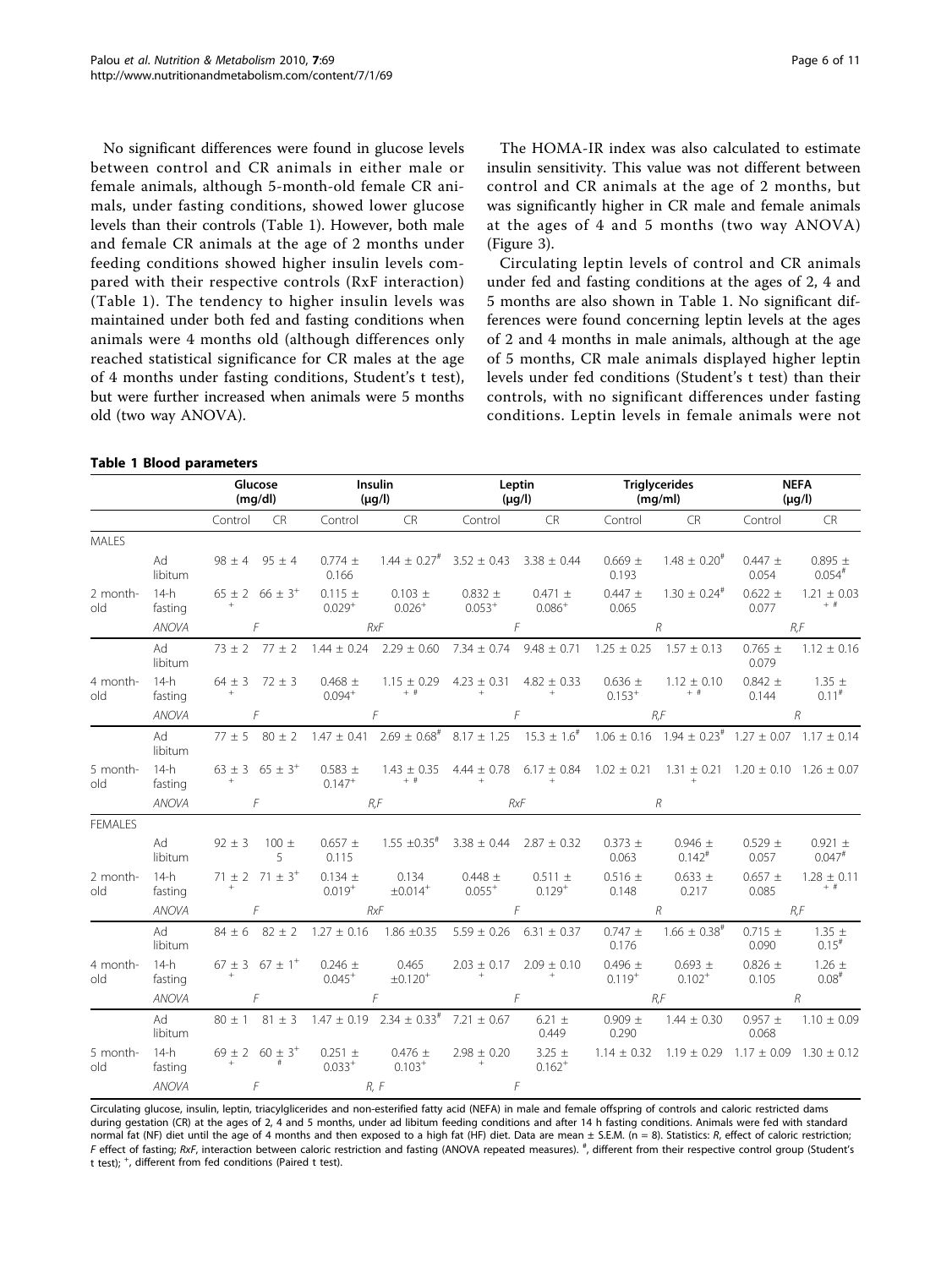<span id="page-6-0"></span>

different between control and CR animals either under fed or fasting conditions at any of the ages studied.

Blood lipid profile was significantly altered in CR animals as of the early stages of life (Table [1](#page-5-0)). In fact, CR male and female animals already displayed higher circulating TG levels than their controls at the age of 2 months, and differences were maintained at the ages of 4 and 5 months in males, but only at the age of 4 months in females. Circulating NEFA levels were also significantly higher in male and female CR animals compared with their controls at the ages of 2 and 4 months, but not at the age of 5 months.

#### Food preferences in the offspring

Food preferences were measured in adult animals at the age of 3 months with the two-bottle preference test (Figure [4\)](#page-7-0). Both control and CR male and female rats showed a lower preference for fat-rich food in comparison with CHO-rich food (Paired t test); even so, the preference for fat-rich food was higher in CR male rats compared with their controls (Student's t test). No significant effects were found between controls and CR female animals concerning food preferences.

# **Discussion**

It is known that severe caloric restriction during gestation in rats increases the propensity of adverse health outcomes in adulthood, including obesity, although differences according to the magnitude of restriction has been described [\[3,8](#page-9-0),[9\]](#page-9-0). Here we show that a more moderate caloric restriction (of 20%) during the first part of gestation also has lasting effects in the offspring, programming animals for higher food intake. In male animals, this results in higher body weight gain and higher fat accumulation in adulthood. However, female animals seem to be protected against the accumulation of excess fat, at least when they are under NF diet, and partially later on, when animals were 5 months old and exposed to HF diet. Another study made by exposing pregnant rats to a 50% caloric restriction during the first 2 weeks of gestation also showed that the male offspring became hyperphagic and gained more weight than the controls [[3](#page-9-0)], while the female progeny did not overeat and did not become obese. The different outcome of this study compared with the present study lies basically in the effects on food intake in female rats. However the causes of the differences between both studies, regardless the different magnitude of restriction, are not known.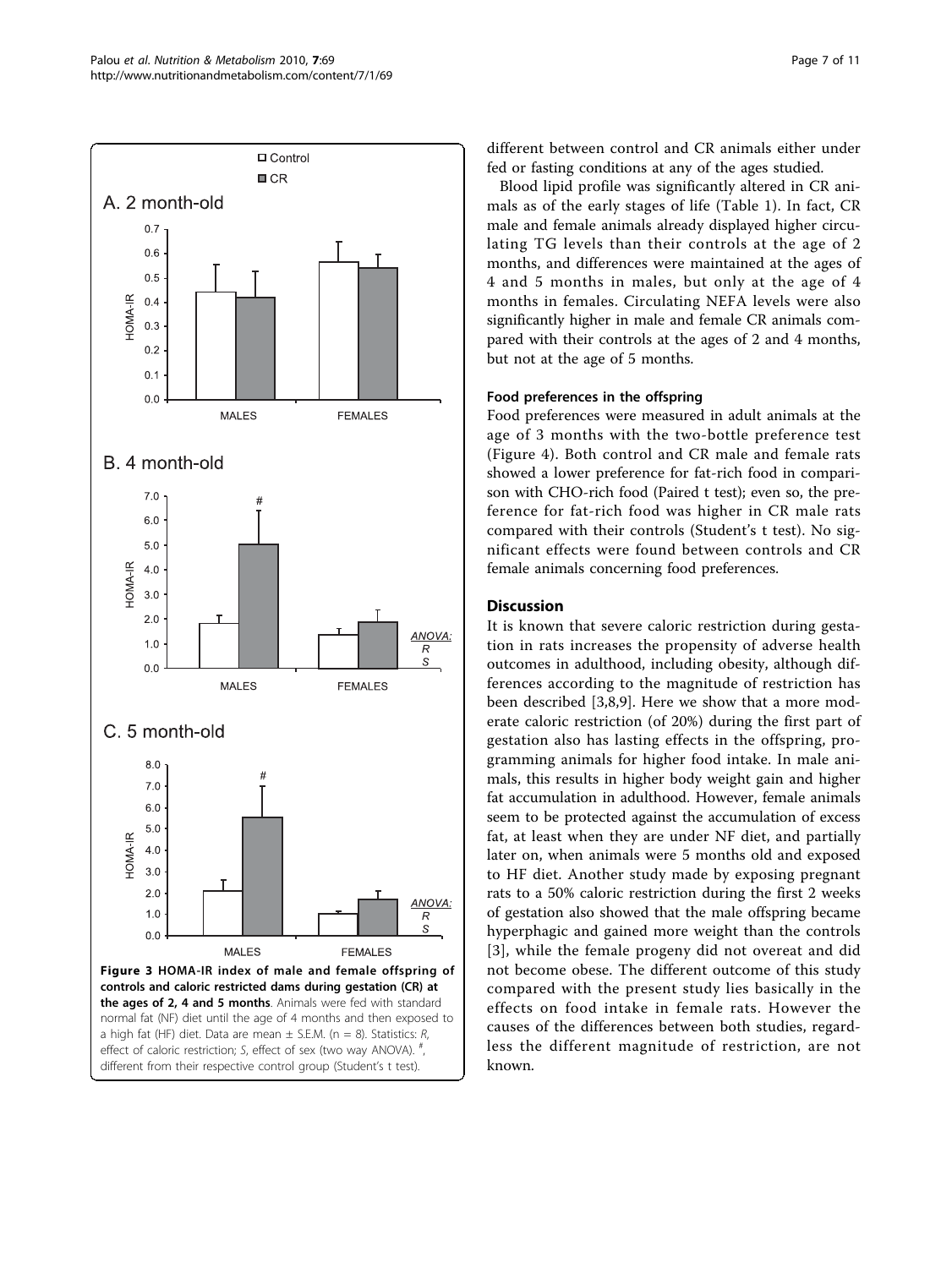<span id="page-7-0"></span>

Central resistance to insulin and/or leptin has been proposed as important mechanisms responsible for the dysregulation of energy homeostasis, which may lead to obesity [[15-17](#page-9-0)]. Here we show that the male and female offspring of dams that underwent moderate caloric restriction during gestation displayed higher circulating insulin levels than their controls; this occurred at a juvenile age, and previous to any apparent effect on body weight. Although increased plasma insulin levels should be associated with reduction in appetite [[18\]](#page-9-0), the hyperinsulinemia seen in CR animals, associated with hyperphagia, is likely to reflect reduced central insulin action. Nevertheless, no significant differences in insulin levels were found under fasting conditions between control and CR animals, and no differences were found either in the HOMA-IR index at this age. However, a higher HOMA-IR value was found later on in life, when animals were 4 and 5 months old. These results seem to confirm that moderate caloric restriction during fetal life may program for an early onset of insulin resistance, which may lead to hyperphagia and this may in turn be responsible, although only in male animals, for the later onset of obesity.

Concerning leptin, moderate caloric restriction led to gender related differences on later leptinemia. Adult CR male animals under NF diet showed a tendency to higher circulating leptin levels under ad libitum feeding conditions compared with their controls, in accordance with their higher body weight. This hyperleptinemia was further increased later on, when animals were 5 months old and under HF diet. In fact, it has been described an increase in leptin levels with age, which seems to be associated to the increased body weigh and fat content [[19\]](#page-9-0). This may contribute to the dysregulation of energy balance that occurs with aging, which may be responsible for the age-associated proneness to obesity [[20\]](#page-10-0). Unlike males, CR females did not display significant changes in circulating leptin levels compared with their controls. Thus, on the one hand, considering the central effects of leptin inhibiting food intake, the hyperleptinemia seen in CR male animals would suggest that leptin is not able to fully exert its inhibitory effects on appetite which would be indicative of a loss of leptin sensitivity. On the other hand, the fact that CR female rats maintain leptinemia at control levels and are protected against an excess of fat accumulation compared with their controls, may suggest that leptin is able to exert its effects on body weight control, even though they eat more calories. It could be speculated that leptin may be more effective increasing energy expenditure to compensate its higher food intake, but this issue has not been explored in this study. All in all, these results suggest that fetal programming of certain leptin resistance and the resulting hyperleptinemia, in the male offspring of caloric restricted animals, may be critical in the development of obesity. However, it should be stressed that since we have not directly measured leptin sensitivity in this study, we can not confirm the existence of leptin resistance but only hyperleptinemia. On the other hand, it must be also pointed out that the increased leptinemia occurring in CR male animals at the age of 5 months compared with controls could also be reflecting the difference in adiposity, but considering that leptin resistance is today recognized as a significant contributor to obesity [[21](#page-10-0)], the excess of fat accumulation would appear to be more a consequence rather a cause of the hyperleptinemia.

Impaired fetal growth by 30% caloric restriction throughout gestation has also been described to be associated with hyperinsulinemia and hyperleptinemia in adult male offspring [\[9](#page-9-0)]. These disorders were also proposed to be responsible for the hyperphagia and obesity developed in these animals. It must be highlighted that the restriction used in this previous article by other authors [[9\]](#page-9-0) resulted in fetal growth retardation, reflected by significantly lower body weight of the pups at birth, this model resembling the human conditions of children born with intrauterine growth retardation [[22](#page-10-0)]. In our model, with less restrictive conditions, body weight at birth was not significantly different between control and CR animals, but the lasting effects, at least in males, seem to be comparable to those described in the study mentioned.

Circulating lipid profile in animals that underwent caloric restriction during gestation, particularly the elevations of plasma NEFA and TG levels already occurring at the age of 2 months, could also give some clues to explain the apparent insulin resistance in both male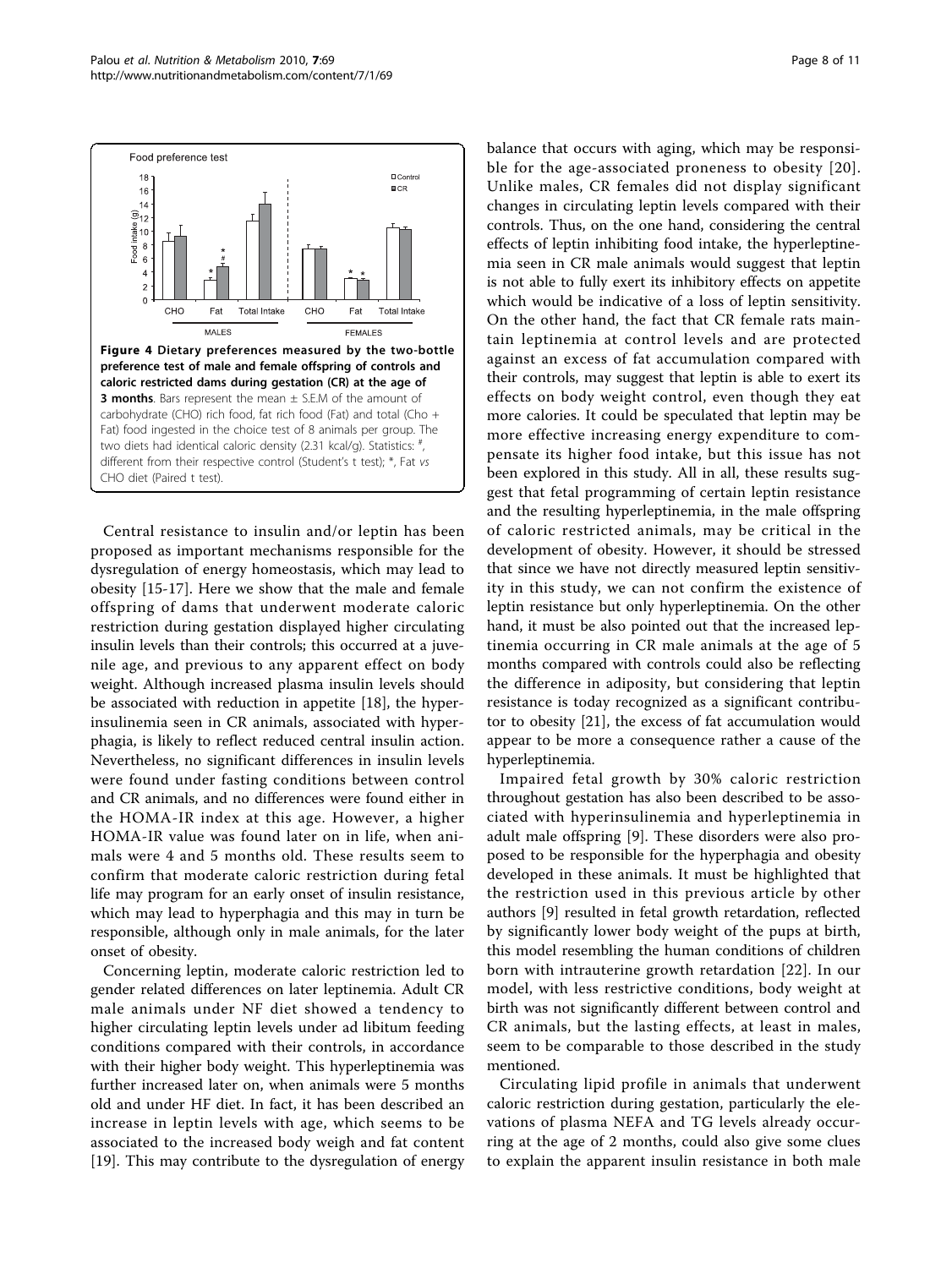and female CR animals. Elevated circulating NEFA levels have been described to play an important role in early molecular events involved in the development of insulin resistance [[23\]](#page-10-0). They directly affect insulin signalling, diminish glucose uptake in muscle, drive exaggerated triglyceride synthesis and induce gluconeogenesis in the liver [\[24\]](#page-10-0). In addition, insulin-resistant adipocytes are characterized by low liposynthetic capacity and high lipolytic capacity, causing increased release of fatty acids [[25](#page-10-0)]. On the other hand, results of Zammit [[26](#page-10-0)] have demonstrated that repeated exposure of the liver to elevated levels of insulin has a potent stimulatory effect on hepatic TG production. Thus, this over-stimulation of hepatic TG production through insulin action may outline a mechanistic basis for the development of leptin resistance, even independently of HF diet feeding [[27](#page-10-0)]. Elevated fasting plasma TG levels have also been described in the offspring of 30% caloric restricted dams throughout pregnancy [\[27](#page-10-0)], and this has been found in conjunction with hyperinsulinemia and leptin resistance. Here, an elevation in TG and NEFA levels was found in both male and female CR animals, also in conjunction with an apparent insulin resistance, while hyperleptinemia and overweight features were only found in adult male animals.

Metabolic programming of hyperphagia due to maternal caloric restriction during gestation could be associated with an alteration in the neuronal development of the central nervous system under these environmental conditions [\[12](#page-9-0)]. In fact, it has been previously described that animals that underwent caloric restriction during gestation, in the same conditions as in the present study, exhibited after weaning an alteration in the number of neurons in the ARC nucleus, with a reduction in the number of NPY+ and of  $\alpha$ MSH+ neurons [[12\]](#page-9-0). This may alter the normal function of this hypothalamic area, making it insufficiently robust to maintain energy homeostasis in adult life. In addition, caloric restricted animals showed decreased expression levels of insulin receptor, and higher expression of SOCS-3 after weaning, suggesting that these animals were programmed for a lower sensitivity to insulin [[12](#page-9-0)]. The results of our current study may further confirm the pre-existence of insulin resistance as a consequence of fetal programming under these conditions. Moreover, CR animals also showed diminished mRNA expression levels of the long form of the leptin receptor at weaning [[12](#page-9-0)] suggesting a predisposition to leptin resistance. Notably, this effect was found in both male and female animals; however, in the present study, hyperleptinemia seems to occur only in CR adult males, with no apparent sings in females. This does not preclude the possible of development of hyperleptinemia or leptin resistance in female animals later on in life or when coupled to other

environmental or dietary stressors. These results may suggest that the final effects of caloric restriction during pregnancy may be the product of secondary responses to the programming challenge that in turn promote adaptation that manifest later in life, and in a sexdependent manner.

The reasons for the differences between males and females regarding circulating leptin levels and fat accumulation in adult life due to these particular prenatal conditions are not clearly elucidated yet. Of interest, differences between genders concerning the sensitivity to central leptin and insulin have been previously described [[28,29\]](#page-10-0). The brain of female rats, compared with that of males, has been described to be relatively more sensitive to the action of leptin, while males seem to be more sensitive to insulin [[28\]](#page-10-0). Differences in gonadal hormones can account, at least in part, for these differences, since estrogen acts within the brain to increase leptin sensitivity and decrease insulin sensitivity [[29\]](#page-10-0). Notably, other studies based on postnatal dietary manipulations, such as cafeteria diet exposure [\[30](#page-10-0)] or HF diet exposure [[31](#page-10-0)] have shown that male rats, but not females, exhibited decreased hypothalamic expression levels of leptin receptor compared with their controls under standard diet, suggesting central leptin resistance. Moreover, decreased expression of leptin receptor has also been observed in internal white adipose tissue depots of male rats exposed to HF diet, but not in females [[32\]](#page-10-0). Thus, according to these considerations, male rats may appear to be more prone to suffer central and/or peripheral leptin resistance under certain prenatal or postnatal manipulations, and this could help to explain the greater tendency of males to suffer from obesity-linked disorders under certain environmental conditions. According to the results of Clegg et al [\[29](#page-10-0)], it could be hypothesised that programming of changes in the endocrine milieu, particularly sex steroid hormones, as a consequence of caloric restriction during gestation might contribute to explain the apparent gender-related differences concerning leptin sensitivity and body weight gain; however further analyses need to be done to bear out this point.

In addition to the amount of food intake, programming food preferences, as a part of the feeding behavior, may contribute to body weight control and to the development of obesity. This is particularly relevant in humans where obesity development is generally associated with increased appetite and preference for highly caloric food [[33](#page-10-0),[34\]](#page-10-0). Here, we show that moderate caloric restriction during gestation also affected food preferences of adult male offspring. Although both control and CR male and female animals had a preference for CHO-rich food compared with fat-rich food, the preference for fat-rich food was higher in CR males compared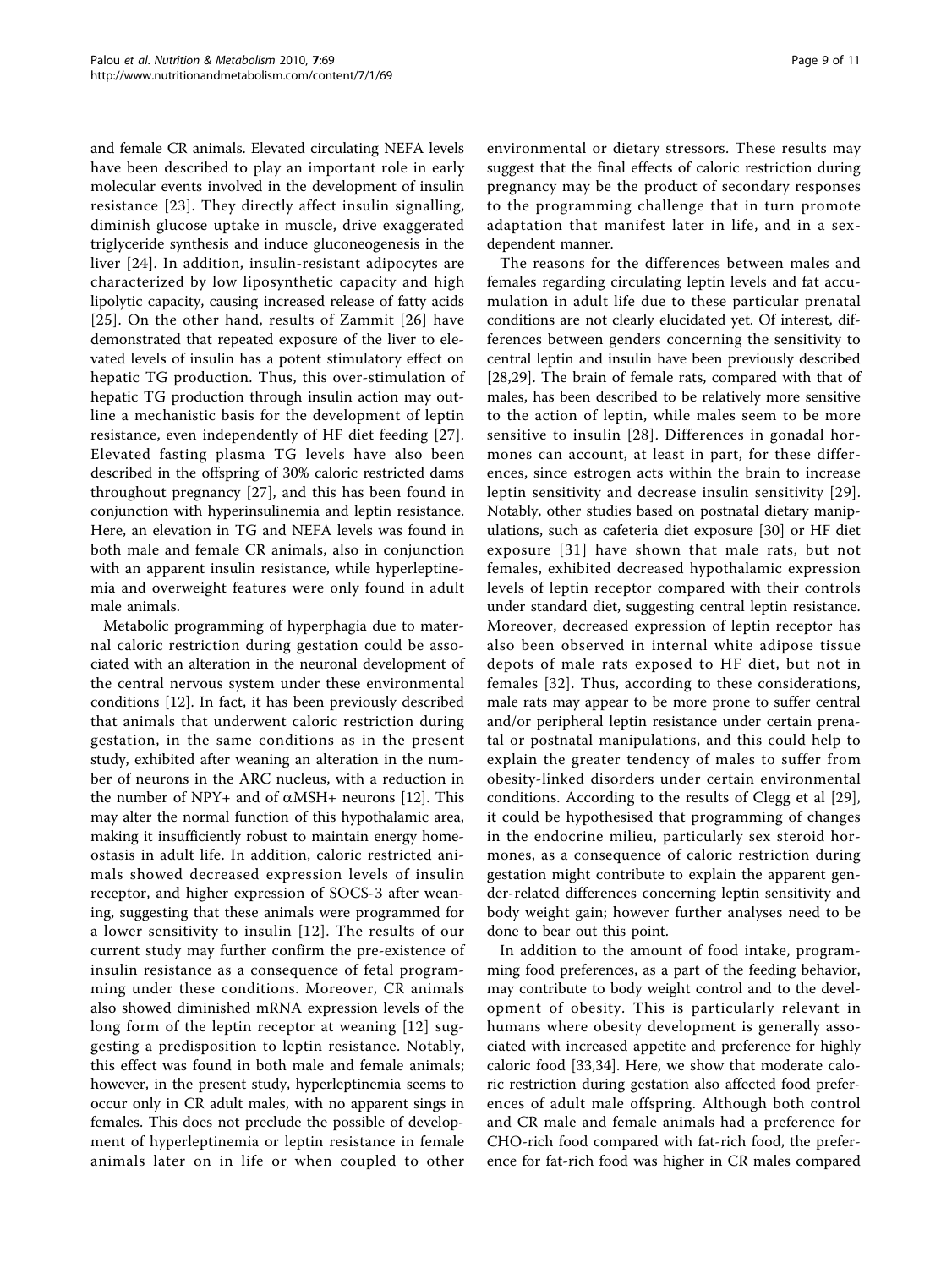<span id="page-9-0"></span>with their controls. Considering that CR animals seem to be programmed for greater food intake, the concomitant preference of CR male animals for HF food may contribute to explain why these animals eat more calories than their controls when exposed to HF diet, and why the difference was even higher than observed under NF diet. This higher preference for fat-rich food was not observed in CR female animals compared with their controls. Other studies related with modifications of perinatal nutrition have also described changes in food preferences in later life. For example, moderate caloric restriction during lactation in dams, which has been associated with a certain protection against body weight gain in adulthood, resulted in different effects on food preferences in the offspring [\[35\]](#page-10-0). These animals, particularly females, showed less preference for fat-rich food when exposed to a HF diet compared with their unrestricted controls [\[35\]](#page-10-0). In addition, oral supplementation with leptin during lactation protects animals against diet induced obesity [14,[36](#page-10-0)] and enhances preferences for CHO-rich foods rather than fat-rich foods [14]. On the other hand, maternal protein restriction during fetal life is associated with an obesogenic phenotype in adulthood and causes an increase of fat food preferences [[37\]](#page-10-0). Thus, nutritional changes during critical stages of development, may program the control of feeding behaviour mechanisms, affecting both appetite and food preferences, being important in the susceptibility to suffer obesity.

In summary, it is concluded that a moderate caloric restriction of 20% during the first part of gestation has lasting, gender-dependent effects in the offspring. In particular, these animals are programmed for higher food intake, which seems to be related with central insulin resistance and with higher blood TG and NEFA levels, already present at a juvenile age, and this concludes in higher body weight in adult male rats but not in females. Why programming animals for higher food intake has different outcomes depending on the gender of animals needs further investigation; it is hypothesised that hyperleptinemia, which seems to occur, at least to some extent, in CR males but not in females under these conditions, may play a determinant role in the adult onset of obesity.

#### Acknowledgements

This work was supported by the Spanish Government (grant AGL2009- 11277). Our Laboratory is a member of the European Research Network of Excellence NuGO (The European Nutrigenomics Organization, EU Contract: n ° FP6-506360). The CIBER de Fisiopatología de la Obesidad y Nutrición is an initiative of the ISCIII (Spain).

#### Authors' contributions

MP participated in the experimental design of the study, carried out the animal procedure and the analysis, and participated in the discussion of the results. TP participated in the animal procedure and the discussion of the

results. JS participated in the animal procedure and in the discussion of the results. AP participated in the design and coordination of the study and revised the final version of the manuscript. And CP conceived of the study, and participated in its design and coordination, carried out the discussion of the results and wrote the article. All authors read and approved the final manuscript.

#### Competing interests

The authors declare that they have no competing interests.

#### Received: 20 April 2010 Accepted: 26 August 2010 Published: 26 August 2010

#### References

- Godfrey KM, Barker DJ: [Fetal programming and adult health.](http://www.ncbi.nlm.nih.gov/pubmed/11683554?dopt=Abstract) Public Health Nutr 2001, 4:611-624.
- 2. Breier BH, Vickers MH, Ikenasio BA, Chan KY, Wong WP: [Fetal programming](http://www.ncbi.nlm.nih.gov/pubmed/11738796?dopt=Abstract) [of appetite and obesity.](http://www.ncbi.nlm.nih.gov/pubmed/11738796?dopt=Abstract) Mol Cell Endocrinol 2001, 185:73-79.
- 3. Jones AP, Friedman MI: [Obesity and adipocyte abnormalities in offspring](http://www.ncbi.nlm.nih.gov/pubmed/7063860?dopt=Abstract) [of rats undernourished during pregnancy.](http://www.ncbi.nlm.nih.gov/pubmed/7063860?dopt=Abstract) Science 1982, 215:1518-1519.
- 4. Ravelli GP, Stein ZA, Susser MW: [Obesity in young men after famine](http://www.ncbi.nlm.nih.gov/pubmed/934222?dopt=Abstract) [exposure in utero and early infancy.](http://www.ncbi.nlm.nih.gov/pubmed/934222?dopt=Abstract) N Engl J Med 1976, 295:349-353.
- 5. Barker DJ, Hales CN, Fall CH, Osmond C, Phipps K, Clark PM: [Type 2 \(non](http://www.ncbi.nlm.nih.gov/pubmed/8436255?dopt=Abstract)[insulin-dependent\) diabetes mellitus, hypertension and hyperlipidaemia](http://www.ncbi.nlm.nih.gov/pubmed/8436255?dopt=Abstract) [\(syndrome X\): relation to reduced fetal growth.](http://www.ncbi.nlm.nih.gov/pubmed/8436255?dopt=Abstract) Diabetologia 1993, 36:62-67.
- 6. Martyn CN, Barker DJ: [Reduced fetal growth increases risk of](http://www.ncbi.nlm.nih.gov/pubmed/7919088?dopt=Abstract) [cardiovascular disease.](http://www.ncbi.nlm.nih.gov/pubmed/7919088?dopt=Abstract) Health Rep 1994, 6:45-53.
- 7. Achard V, Boullu-Ciocca S, Desbriere R, Grino M: [Perinatal programming of](http://www.ncbi.nlm.nih.gov/pubmed/18370759?dopt=Abstract) [central obesity and the metabolic syndrome: role of glucocorticoids.](http://www.ncbi.nlm.nih.gov/pubmed/18370759?dopt=Abstract) Metab Syndr Relat Disord 2006, 4:129-137.
- 8. Anguita RM, Sigulem DM, Sawaya AL: [Intrauterine food restriction is](http://www.ncbi.nlm.nih.gov/pubmed/8336213?dopt=Abstract) [associated with obesity in young rats.](http://www.ncbi.nlm.nih.gov/pubmed/8336213?dopt=Abstract) J Nutr 1993, 123:1421-1428.
- 9. Vickers MH, Breier BH, Cutfield WS, Hofman PL, Gluckman PD: [Fetal origins](http://www.ncbi.nlm.nih.gov/pubmed/10893326?dopt=Abstract) [of hyperphagia, obesity, and hypertension and postnatal amplification](http://www.ncbi.nlm.nih.gov/pubmed/10893326?dopt=Abstract) [by hypercaloric nutrition.](http://www.ncbi.nlm.nih.gov/pubmed/10893326?dopt=Abstract) Am J Physiol Endocrinol Metab 2000, 279:E83-87.
- 10. Schwartz MW, Woods SC, Porte D Jr, Seeley RJ, Baskin DG: [Central nervous](http://www.ncbi.nlm.nih.gov/pubmed/10766253?dopt=Abstract) [system control of food intake.](http://www.ncbi.nlm.nih.gov/pubmed/10766253?dopt=Abstract) Nature 2000, 404:661-671.
- 11. Plagemann A: 'Fetal programming' and '[functional teratogenesis](http://www.ncbi.nlm.nih.gov/pubmed/15346812?dopt=Abstract)': on [epigenetic mechanisms and prevention of perinatally acquired lasting](http://www.ncbi.nlm.nih.gov/pubmed/15346812?dopt=Abstract) [health risks.](http://www.ncbi.nlm.nih.gov/pubmed/15346812?dopt=Abstract) J Perinat Med 2004, 32:297-305.
- 12. Garcia AP, Palou M, Priego T, Sanchez J, Palou A, Pico C: Moderate caloric restriction during gestation results in lower arcuate nucleus NPY- and  $\alpha$ MSH-neurons and impairs hypothalamic response to fed/fasting conditions in weaned rats. Diabetes, obesity and metabolism 2010, 12:403-413.
- 13. Matthews DR, Hosker JP, Rudenski AS, Naylor BA, Treacher DF, Turner RC: [Homeostasis model assessment: insulin resistance and beta-cell function](http://www.ncbi.nlm.nih.gov/pubmed/3899825?dopt=Abstract) [from fasting plasma glucose and insulin concentrations in man.](http://www.ncbi.nlm.nih.gov/pubmed/3899825?dopt=Abstract) Diabetologia 1985, 28:412-419.
- 14. Sanchez J, Priego T, Palou M, Tobaruela A, Palou A, Pico C: [Oral](http://www.ncbi.nlm.nih.gov/pubmed/17991728?dopt=Abstract) [supplementation with physiological doses of leptin during lactation in](http://www.ncbi.nlm.nih.gov/pubmed/17991728?dopt=Abstract) [rats improves insulin sensitivity and affects food preferences later in life.](http://www.ncbi.nlm.nih.gov/pubmed/17991728?dopt=Abstract) Endocrinology 2008, 149:733-740.
- 15. Lustig RH, Sen S, Soberman JE, Velasquez-Mieyer PA: [Obesity, leptin](http://www.ncbi.nlm.nih.gov/pubmed/15314628?dopt=Abstract) [resistance, and the effects of insulin reduction.](http://www.ncbi.nlm.nih.gov/pubmed/15314628?dopt=Abstract) Int J Obes Relat Metab Disord 2004, 28:1344-1348.
- 16. Esteghamati A, Khalilzadeh O, Anvari M, Rashidi A, Mokhtari M, Nakhjavani M: [Association of Serum Leptin Levels With Homeostasis](http://www.ncbi.nlm.nih.gov/pubmed/19419266?dopt=Abstract) [Model Assessment-Estimated Insulin Resistance and Metabolic](http://www.ncbi.nlm.nih.gov/pubmed/19419266?dopt=Abstract) [Syndrome: The Key Role of Central Obesity.](http://www.ncbi.nlm.nih.gov/pubmed/19419266?dopt=Abstract) Metab Syndr Relat Disord 2009, 7:447-452.
- 17. Levin BE, Dunn-Meynell AA: [Reduced central leptin sensitivity in rats with](http://www.ncbi.nlm.nih.gov/pubmed/12228064?dopt=Abstract) [diet-induced obesity.](http://www.ncbi.nlm.nih.gov/pubmed/12228064?dopt=Abstract) Am J Physiol Regul Integr Comp Physiol 2002, 283: R941-948.
- 18. Schwartz MW, Figlewicz DP, Baskin DG, Woods SC, Porte D Jr: [Insulin in the](http://www.ncbi.nlm.nih.gov/pubmed/1425482?dopt=Abstract) [brain: a hormonal regulator of energy balance.](http://www.ncbi.nlm.nih.gov/pubmed/1425482?dopt=Abstract) Endocr Rev 1992, 13:387-414.
- 19. Oliver P, Pico C, Palou A: [Ontogenesis of leptin expression in different](http://www.ncbi.nlm.nih.gov/pubmed/11484769?dopt=Abstract) [adipose tissue depots in the rat.](http://www.ncbi.nlm.nih.gov/pubmed/11484769?dopt=Abstract) Pflugers Arch 2001, 442:383-390.